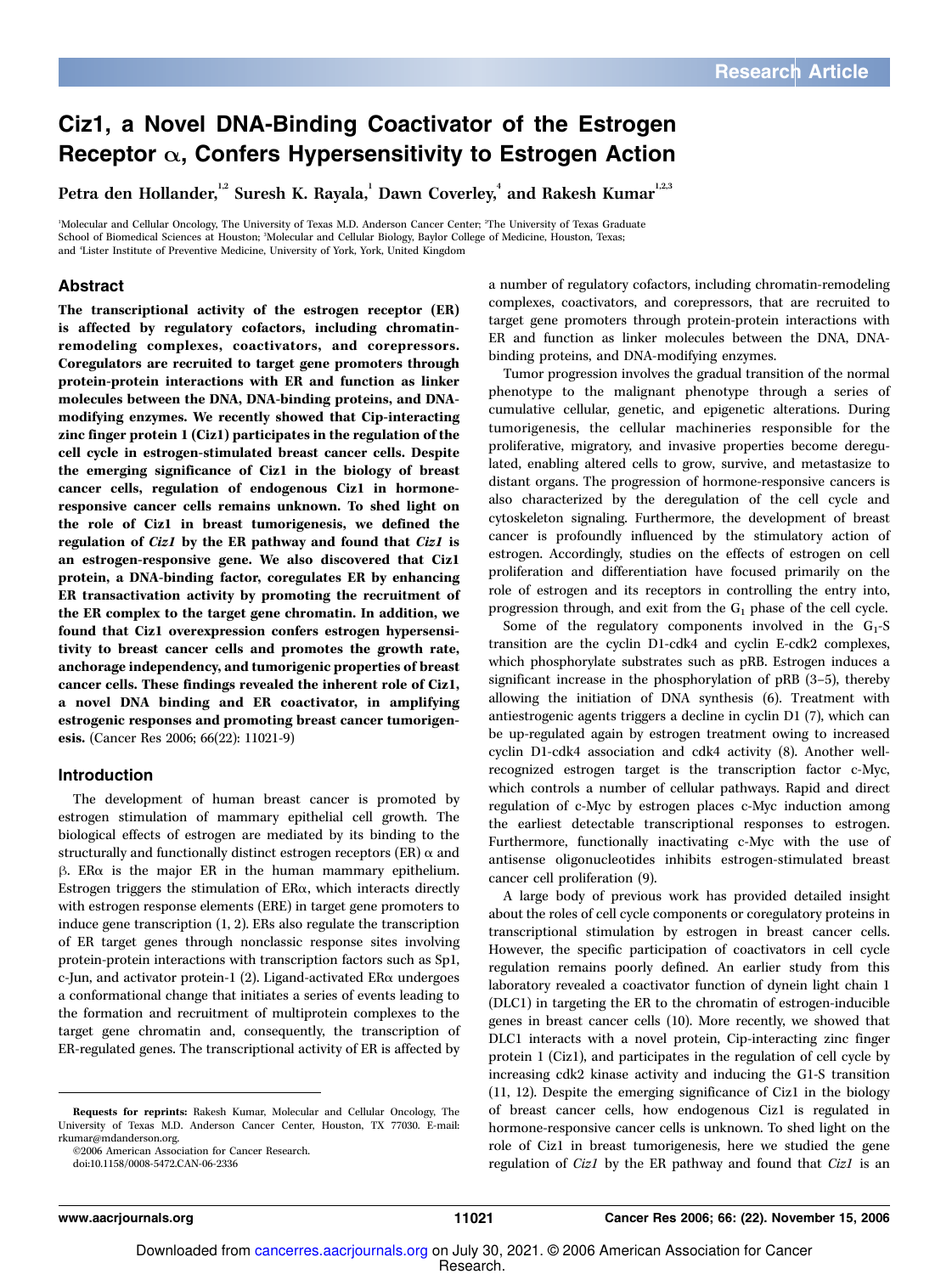estrogen-responsive gene. We discovered that Ciz1 protein, a DNAbinding factor, coregulates ER by enhancing ER transactivation activity and recruitment to target gene chromatin, and contributes to hypersensitivity of breast cancer cells to estrogen. In addition, overexpression of Ciz1 promoted the growth-rate, anchorageindependence and tumorigenesis of breast cancer cells.

#### Materials and Methods

Cell cultures and reagents. Cell lines stably overexpressing Ciz1 were generated by transfecting ZR-75 human breast ductal carcinoma cells (American Type Culture Collection, Manassas, VA) with pcDNA-T7-Ciz1. After 48 hours, the cells were selected in medium containing G418 (500  $\mu$ g/mL). ZR-75 cells were maintained in RPMI supplemented with 10% fetal bovine serum (FBS). MCF-7, T47D, MDA231 (human breast ductal carcinoma cells), and HeLa (human cervical carcinoma) cells were maintained in DMEM/F12 supplemented with 10% FBS. Estrogen was purchased from Sigma-Aldrich (St. Louis, MO). Charcoal-stripped serum was purchased from Gemini Bio-Products (Woodland, CA). Antibodies against cyclin D1 were from Neomarkers (Fremont, CA), those against vinculin were from Sigma-Aldrich, those against ER were from Chemicon International (Temecula, CA), those against T7 tag were from Novagen (San Diego, CA), those against proliferating cell nuclear antigen (PCNA) were from Genetex (San Antonio, TX), and those against Ki-67 were from Invitrogen (Carlsbad, CA). The anti-Ciz1 antibody used here has been characterized previously (13).

Plasmid construction. Glutathione S-transferase (GST)-Ciz1 full-length and deletion constructs were generated as described earlier (11). To generate an expression vector containing Myc-tagged Ciz1 (Myc-Ciz1) or a Ciz1 expression vector with T7 tag (T7-Ciz1), Ciz1 cDNA was amplified by PCR and cloned into pCMV-Myc vector (Clontech, Palo Alto, CA) or pcDNA3.1 vector (Invitrogen), respectively. Expression of Myc-Ciz1 and T7-Ciz1 were verified by immunofluorescence and Western blotting with Myc and T7 epitope monoclonal antibody (mAb), respectively. Luciferase construct for the Ciz1 ERE was generated by amplifying the ERE and flanking regions by PCR and cloning them into pGL3-luciferase vector. ERE-luciferase and pS2-luciferase were described previously (10).

RNA extraction, reverse transcription-PCR, and real-time quantitative PCR. RNA was extracted with Trizol reagent (Invitrogen) according to the instructions of the manufacturer. Reverse transcription-PCR (RT-PCR) was done using the Access RT-PCR kit from Promega (Madison, WI) and 100 ng RNA according to the protocol of the manufacturer. Real-time PCR was done by generating cDNA using the First Strand cDNA synthesis kit (Invitrogen). The Taqman assay with iQ Supermix (Bio-Rad, Hercules, CA) was used for quantitative analysis of Ciz1 expression and normalized with actin expression using a 6-FAM-TAMRA-labeled probe (Applied Biosystems, Foster City, CA). Primers and probes used for Ciz1 were forward 5'-ACATATCCACAGGTCCACACAC-3', reverse 5'-CTGCTCATGGGTC-TGCTCTG-3', probe (6-FAM) 5'-CACAGCCAAGCGTCCAGCCACAGG-3' (TAMRA), and those used for actin were forward 5'-TGACTGACTACCT-CATGAAGATCC-3', reverse 5'-CCTTAATGTCACGCACGATTTCC-3', probe (6-FAM) 5'-CGGCTACAGCTTCACCACCACGGC-3'(TAMRA). All experiments were done in duplicate. The relative induction of Ciz1 mRNA was then calculated using the comparative  $C_T$  method.

Chromatin immunoprecipitation assay. Chromatin immunoprecipitation (ChIP) assays were done as described previously (14). Equal amounts of DNA were used for each sample. For input DNA, 10% of the chromatin solution was put aside before immunoprecipitation. Chromatin solutions were immunoprecipitated at  $4^{\circ}$ C overnight. PCR analysis was done with primers for the *Ciz1* gene (ERE1 +6,213 and ERE2 +13,111) and for  $pS2$  gene ( $pS2$  promoter primers)  $-463$  to  $-159$  or 1 kb upstream of this element to serve as a negative control ( $pS2$  upstream primers) -1,953 to -1,651; 3 µL of sample DNA; and  $1 \mu L$  of input DNA. PCR was restricted to 30 cycles. PCR products (228, 172, 304, and 302 bp, respectively) were resolved on a 2% agarose gel and visualized with ethidium bromide. The sequences of the  $pS2$ promoter primers were 5'-GAATTAGCTTAGGCCTAGACGGAATG-3' and 5'-AGGATTTGCTGATAGACAGAGACGAC-3'. For the  $pS2$  upstream primers, the sequences were 5'-CTCCCTCTTCAGGCCTCTCT-3' and 5'-TTCCCTGGT-GTTGTCAAGTG-3'. For ERE1 in Ciz1, 5'-GGAGCCCTTCAACAGGAGAT-3' and 5'-CATCCTGCTGGAATGGAAGT-3'. For ERE2 in Ciz1, 5'-TTCAATAC-CGCAACCCTCTC-3' and 5'-GCTGTGTCTGCGGAGGAG-3'.

Reporter gene assay. For reporter gene transient transfections, cells were cultured for 48 hours in minimal essential medium, without phenol red, containing 5% charcoal-stripped serum. Next, 200 ng ERE-luciferase reporter constructs were cotransfected with 500 ng cytomegalovirus (CMV) or Ciz1 plasmid using the Fugene-6 reagent according to the protocol of the manufacturer (Roche, Indianapolis, IN). In the case of assaying the Ciz1 promoter, 100 ng promoter construct were transfected with 500 ng pcDNA or ER. Twenty-four hours later, the cells were treated with estrogen  $(10^{-9}$  mol/L) for 24 hours. The cells were then lysed with passive lysis buffer, and the luciferase assay was done using a kit (Promega).  $\beta$ -Galactosidase activity was used to normalize the transfection. Each transfection was done in six-well plates in triplicate.

GST pull-down assay. In vitro transcription and translation of the Ciz1 and ER proteins were done using the TNT transcription/translation system (Promega) in the presence of  $[^{35}S]$ methionine. The reaction mixture was diluted 10 times with NP40 lysis buffer (25 mmol/L Tris, NaCl 50 mmol/L, and 1% NP40). The GST pull-down assays were done by incubating equal amounts of GST, GST-Ciz1-domain, GST-ER, or GST-ER deletion proteins immobilized on GST beads (Amersham Pharmacia Biotech, Piscataway, NJ) with in vitro-translated recombinant protein. Bound proteins were isolated by incubating the mixture for 2 hours at  $4^{\circ}$ C and then washed five times with NP40 lysis buffer. The proteins were eluted with a  $2 \times$  SDS buffer, separated by SDS-PAGE, and visualized by autoradiography.

Cell extracts, immunoblotting, and immunoprecipitation. To prepare the cell extracts, cells were washed thrice with PBS and lysed in buffer [50 mmol/L Tris-HCl (pH 7.5), 120 mmol/L NaCl, 1% Triton X-100, 1× protease inhibitor mixture (Roche), and 1 mmol/L sodium vanadate] for 30 minutes on ice. Cell lysates containing equal amounts of protein were then resolved on an SDS-polyacrylamide gel. The proteins were transferred to nitrocellulose, probed with the appropriate antibodies, and detected using an enhanced chemiluminescence method. The cell lysates for immunoprecipitation were prepared using NP40 lysis buffer [50 mmol/L Tris-HCl (pH 7.5), 100 mmol/L NaCl, 0.5% NP40,  $1 \times$  protease inhibitor cocktail, and 1 mmol/L sodium vanadate]. Immunoprecipitation was done for 4 hours at 4°C using 1 µg of antibody per milligram of protein. The anti-Ciz1 antibody used in these experiments has been characterized previously (13).

Electrophoretic mobility shift assay. Electrophoretic mobility shift assay with radiolabeled probe was done with commercial double-stranded ERE consensus sequence probes purchased from Santa Cruz Biotechnology (Santa Cruz, CA). The probes were end-labeled using T4-polynucleotide kinase (Invitrogen) and <sup>32</sup>P-labeled ATP (Perkin-Elmer, Wellesley, MA). Binding to ERE was visualized by running a 5% acrylamide gel, drying the gel, and visualizing the results by autoradiography.

Cell growth and soft-agar experiments. For the cell growth experiments, equal numbers of ZR-75/Ciz1 and ZR-75/pcDNA cells were plated in triplicate in 24-well plates for 48 hours in phenol red–free DMEM supplemented with 5% charcoal-stripped serum. The cells were then treated with estrogen  $(10^{-9}$  mol/L) for 6 days, and their growth rate was measured on days 0, 2, 4, and 6 with a Coulter Counter (Beckman Coulter, Fullerton, CA).

Colony growth assays were done as described previously (14). Briefly, 1 mL solution of 0.5% noble agar in modified essential medium supplemented with 5% charcoal-stripped serum was layered onto 30  $\times$  10-mm tissue culture plates. A total of  $1 \times 10^4$  cells was mixed with 1 mL of 0.3% agar solution prepared in a similar manner and layered on top of the 0.5% agar layer. Plates were incubated at  $37^{\circ}$ C in 5% CO<sub>2</sub> for 21 days. When indicated, some cultures were treated with estradiol (E2;  $10^{-9}$  mol/L) or the antiestrogenic agent ICI-182780 ( $10^{-8}$  mol/L). The experiment was done in triplicate.

Mouse xenograft studies. For the tumorigenesis studies, 3 days after implantation of a 60-day release estrogen pellet, 4-week-old ovariectomized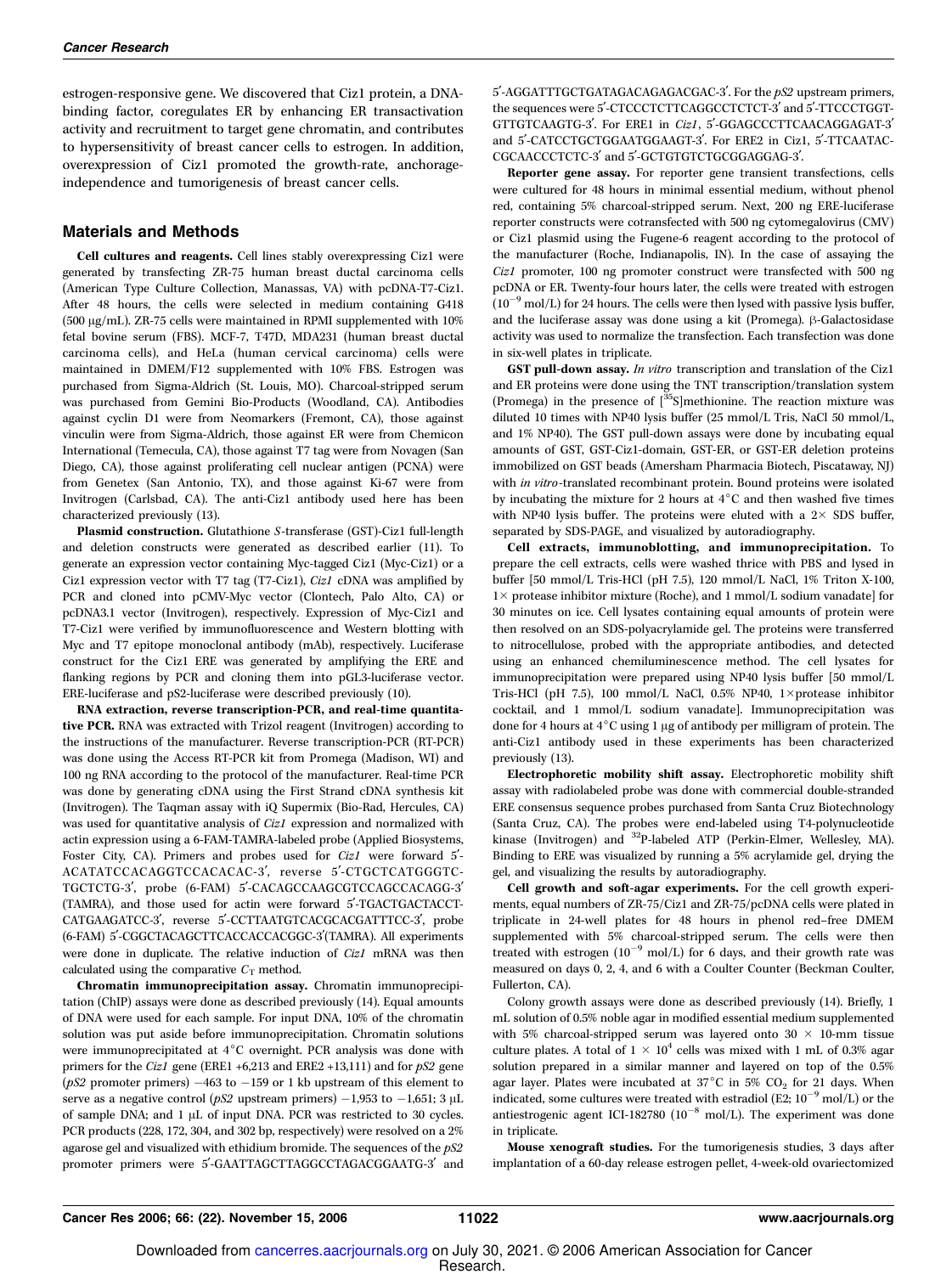female athymic nude mice (Charles River, Wilmington, MA) were bilaterally injected with  $5 \times 10^6$  cells of either ZR-75/pcDNA or ZR-75/Ciz1 clones into the mammary fat pads, as previously described (15). Tumors were allowed to grow for 5 weeks, and tumor size was measured every 15 days. The animals were divided into four groups. Group 1 mice were injected with ZR-75/pcDNA cells. In group 2 mice, estrogen pellets were implanted 3 days before the ZR-75/pcDNA cells were injected. The mice in groups 3 and 4 were treated similarly, but were injected with ZR-75/Ciz1 cells. All animal procedures were done in compliance with the Institute Animal Care and Use Committee and the NIH Policy on Humane Care and Use of Laboratory Animals.

Immunohistochemical analysis. For immunohistochemical detection of Ki-67, PCNA, and cyclin D1, xenograft sections were deparaffinized with xylene; rehydrated using graded ethanol; incubated in  $0.3\%$   $H_2O_2$  and methanol for 30 minutes to inactivate endogenous peroxidase; boiled for 15 (Ki-67), 20 (PCNA), and 30 (cyclin D1) minutes in 0.01 mol/L citrate buffer; and cooled for 30 minutes at room temperature to expose antigenic epitopes. The sections were incubated with 2% normal goat serum in 1% bovine serum albumin and PBS for 30 minutes and then with anti-Ki-67, anti-PCNA, and anti-cyclin D1 antibodies and incubated overnight at  $4^{\circ}$ C. The sections were washed thrice with 0.05% Tween in PBS for 10 minutes, incubated with secondary antibody, developed with 3,3'-diaminobenzidine-H<sub>2</sub>O<sub>2</sub>, and counterstained with Mayer's hematoxylin. Negative controls were done by replacing the primary antibody with the corresponding IgG.

Immunofluorescence and confocal studies. The cellular localization of different proteins was determined by indirect immunofluorescence. Briefly, ZR-75 cells were grown on glass coverslips and fixed with methanol. The cells were incubated first with primary antibodies and then with secondary antibodies conjugated with Alexa-546 (red) and Alexa-488 (green; both from Molecular Probes, Eugene, OR). Topro 3 (blue; Molecular Probes) was used to counterstain the DNA. Cells treated with only the secondary antibodies served as the controls. Confocal scanning analysis was done using an FV300 laser-scanning confocal microscope (Olympus, Olympus America, Inc., Center Valley, PA). Each slide was examined for each stain at three excitation wavelengths (488, 546, and 633 nm), and the data were compared pixel by pixel. Colocalization was indicated by the development of a yellow color.

#### **Results**

Ciz1 is an estrogen-inducible gene. To investigate the role of Ciz1 in the estrogen signaling pathway in breast cancer cells, we first searched for the potential presence of ERE in the putative Ciz1 promoter both upstream and downstream of the transcriptional start site of Ciz1 (Genbank accession no. NM\_012127). The fact that we found multiple half-EREs and two palindromic EREs in the first intron of the Ciz1 gene (Fig. 1A, top) raised the possibility that Ciz1 is an estrogen-inducible gene. To explore this hypothesis, we treated MCF-7 and ZR-75 breast cancer cells with estrogen and found that it rapidly induced the level of Ciz1 mRNA in both cell lines (Fig. 1A, bottom). To validate these finding in a quanititative manner, we did real-time PCR for a panel of estrogen-sensitive and ER-negative breast cancer cell lines. Estrogen induced Ciz1 in the



Figure 1. Ciz1 is an estrogen-inducible gene. A, top, map of ERE in Ciz1 gene chromatin. A, bottom, B, and C, Ciz1 mRNA induction by estrogen. A, bottom, MCF-7 and ZR-75 cells were treated with E2  $(10^{-9}$  mol/L) for 6, 12, or 24 hours. B, ZR-75, T47D, HeLa, and MDA231 cells were treated with E2 (10<sup>-9</sup> mol/L) for 24 hours. C, induction of Ciz1 mRNA can be blocked by ICI-182780 and is caused by enhanced transcription of the *Ciz1* gene. MCF-7 cells<br>were treated with E2 (10<sup>-9</sup> mol/L) for 6, 12, or 24 hours. Pretreatment was 1 hour with ICI-182780 and 4 hours with actinomycin  $D$ . For  $(B)$  and  $(C)$ , the relative induction of Ciz1 mRNA was calculated using the comparative  $C<sub>T</sub>$  method. All experiments were done in duplicate. *D,* induction of Ciz1 protein levels by estrogen. MCF-7 and<br>ZR-75 cells were treated with E2 (10<sup>–9</sup> mol/L) for 24 hours.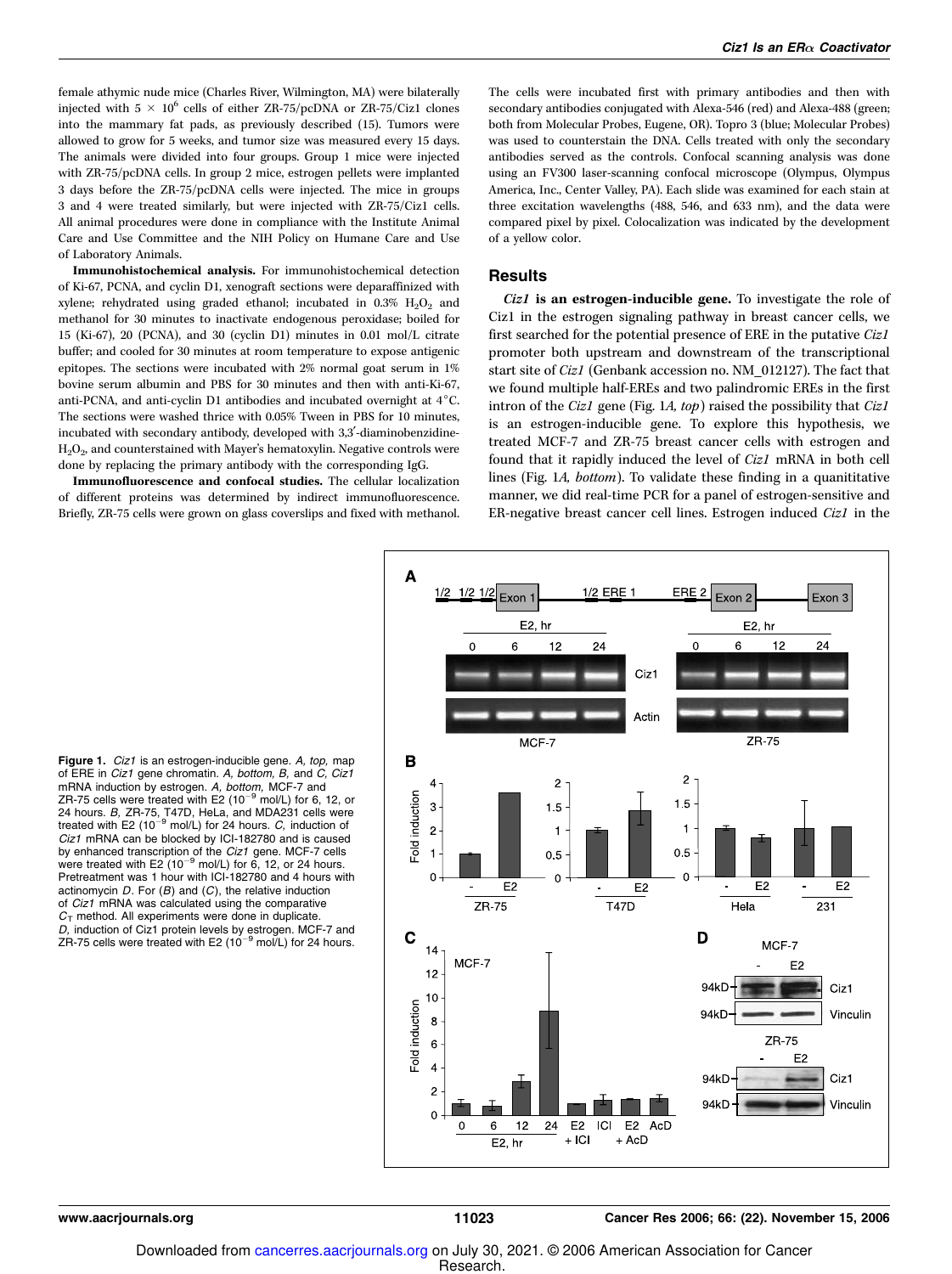ER-positive cells, but not in the ER-negative cells (Fig. 1B). The specificity of this estrogen induction of Ciz1 mRNA in an ER-dependent manner was confirmed by using the pure antiestrogenic agent ICI-182780 (Fig. 1C, compare lanes 4 and 5). The observed increase in the levels of Ciz1 mRNA was due to newly synthesized *Ciz1* mRNA, because pretreatment of the cells with actinomycin D, a transcriptional inhibitor, prevented the ability of estrogen to induce the levels of Ciz1 mRNA (Fig. 1C). Estrogen stimulation of MCF-7 and ZR-75 cells was also accompanied by increased levels of Ciz1 protein (Fig. 1D).

To define the molecular basis of estrogen stimulation of Ciz1 expression, we focused on the palindromic EREs present in the Ciz1 gene chromatin and explored whether ER is recruited to these elements. To this end, we carried out ChIP studies to examine the potential recruitment of ER to two elements (ERE1 +6,213 bases and ERE2 +13,111 bases from the transcriptional start site) in the first intron of Ciz1. ER was indeed recruited onto both elements and with a similar cyclic pattern, first at 15 minutes and again at 60 minutes (Fig. 2A). An earlier study showed that the first recruitment of ER is nonfunctional but at the second recruitment, ER is recruited as a more potential inducer of transcription and induces gene expression (16). To show the specificity of the association of ER with the *Ciz1* chromatin, we did a PCR of a part of the  $pS2$  promoter known not to interact with ER (Fig. 2A, right). We next did a double ChIP of RNA polymerase II and ER and assessed its association with Ciz1 chromatin upon estrogen treatment. We found that, indeed, RNA polymerase II and ER are associated with ERE1 and ERE2 regions of the Ciz1 gene chromatin in a estrogen-dependent manner (Fig. 2B). We cloned the Ciz1 gene fragment that contains the ERE into a pGL2-luciferase reporter system and showed that estrogen stimulation of breast cancer cells was accompanied by increased transcriptional activity of  $Ciz1$  (Fig. 2C). Taken together, these findings suggested that Ciz1 is an estrogen-inducible gene product.

Ciz1 interacts with ER. Earlier studies have shown that many estrogen-inducible gene products, such as PELP1 and DLC1, interact with ER and thus are recruited to the target gene chromatin as a complex with ER (10, 17). For this reason, we searched the protein sequence of Ciz1 for the known nuclear receptor–binding motif LXXLL and discovered one such motif between the first and second zinc finger motifs (Fig. 3A). We next carried out a series of GST pull-down studies using in vitro– translated ER and Ciz1-deletion GST-fusion proteins. We found no evidence of ER interaction with the LXXLL motif–containing region of Ciz1. Rather, Ciz1 used a region containing the second glutamine-rich region at the NH<sub>2</sub> terminus of the protein to interact with the ER (Fig. 3A). Because Ciz1 did not interact with ER via its NR box, we expected to find that Ciz1 interacts with a region or regions other than the AF2 domain of ER. Indeed, Ciz1 did not interact through its AF2 domain of ER; instead, it bound to the DNA-binding domain of ER (Fig. 3B).

We next examined the physiologic interaction between Ciz1 and ER in breast cancer cells. ZR-75 breast cancer cells were stimulated with estrogen, the cell lysates were immunoprecipitated with an anti-Ciz1 antibody, and the precipitated material was immunoblotted with antibodies against ER and Ciz1. We found that estrogen stimulation enhances the physical interaction between ER and Ciz1 dramatically (Fig. 3C). We also detected distinct colocalization of ER and Ciz1 in the nuclear compartment by scanning confocal microscopy (Fig. 3D). These results suggested that ER and Ciz1 interact in a ligand-dependent manner in a physiologic setting.

Ciz1 is a coactivator of  $ER\alpha$ . One of the primary cellular actions of ER is the induction of gene transcription via interaction with the ERE in the target genes. Because we found that Ciz1 physically interacts with ER in vivo and that Ciz1 is predominantly a nuclear protein, we speculated that Ciz1 is associated with the ER target gene chromatin. Using ChIP–based assays and ZR-75 cells stably expressing T7-Ciz1, we found that T7-Ciz1 interacted with the pS2 chromatin, which is an estrogen-inducible gene (Fig. 4A, left). We also noticed a potentiating effect of T7-Ciz1 expression on the amount of ER recruited to the  $pS2$  gene, and this effect was further enhanced on estrogen stimulation (Fig. 4A, left). The specificity of the binding of Ciz1 to the  $pS2$  chromatin was determined by using a primer set 1 kb upstream of the ERE in  $pS2$ , which served as a negative control (Fig. 4A, middle). To show the existence of ER and Ciz1 within the same complex, we did a double ChIP assay involving the first ChIP with an anti-T7 mAb to precipitated T7-Ciz1 and a second ChIP with an ER-mAb. We found that, indeed, T7-Ciz1/ER complex is effectively recruited to the pS2 chromatin (Fig. 4A, right).



Figure 2. ER is recruited to the ERE in Ciz1 chromatin and induces gene expression. A, ER recruitment to the ERE in Ciz1 gene. MCF-7 cells were treated with estrogen  $(10^{-9}$  mol/L) for 15, 30, 45, or 60 minutes before ER was immunoprecipitated with the associated chromatin. PCR for Ciz1 was done. A, right, PCR for pS2 upstream of ERE was done as negative control. B, Pol II recruitment to the Ciz1 gene. MCF-7 cells were treated with estrogen  $(10^{-9}$  mol/L) for 60 minutes before ER was immunoprecipitated with the associated chromatin and after this Pol II using a Pol II antibody. PCR for Ciz1 was done. C, induction of Ciz1 promoter luciferase by ER. MCF-7 cells were transfected with pcDNA or ER and with Ciz1 promoter constructs. Cells were deprived of E2 for<br>48 hours before E2 (10<sup>–9</sup> mol/L) was added for 24 hours.

Cancer Res 2006; 66: (22). November 15, 2006 11024 www.aacrjournals.org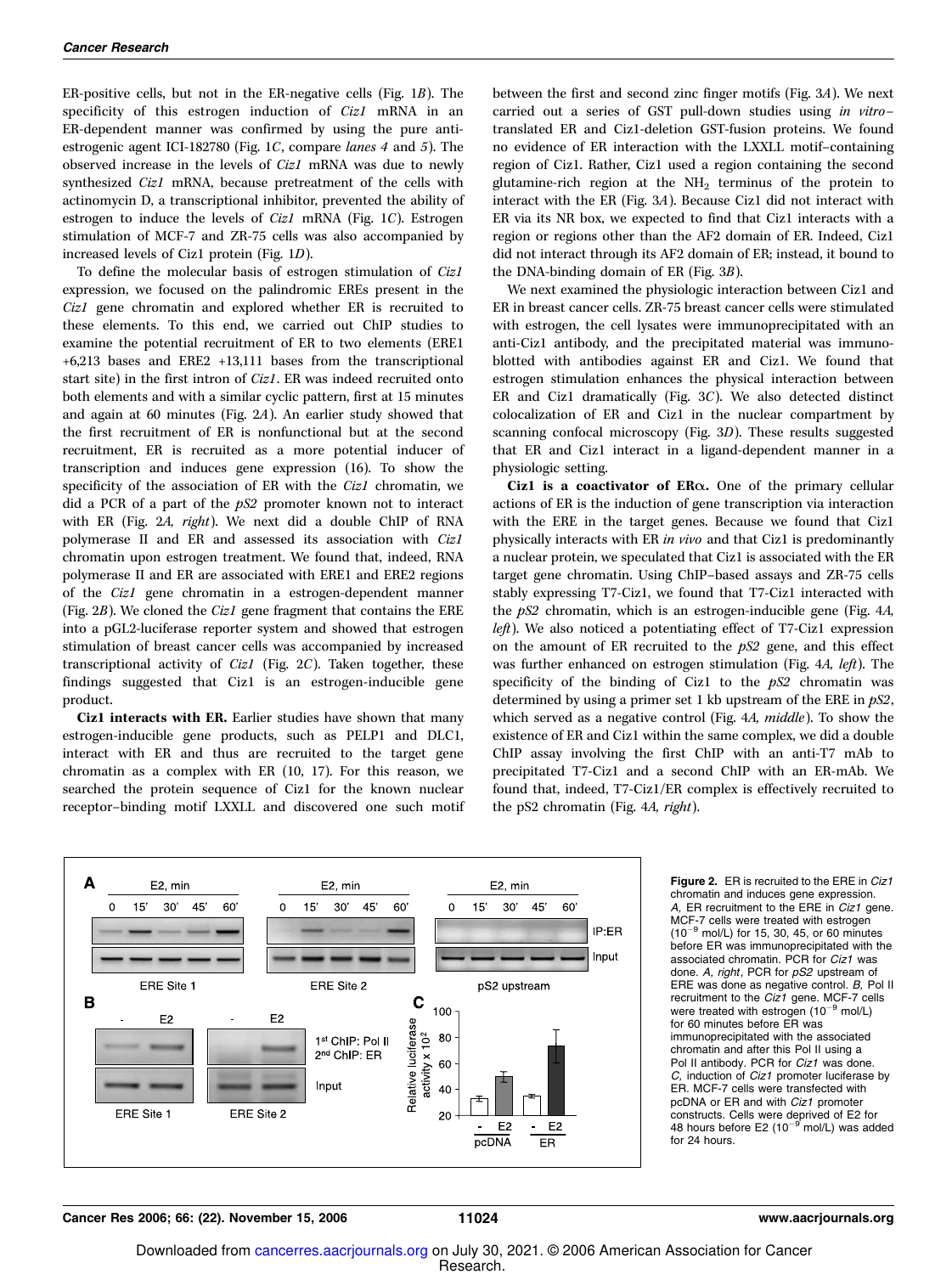Figure 3. Ciz1 binds ER in vivo and directly in vitro. A, ER interacts with the second glutamine-rich region of Ciz1. GST pull-down assays showthe association of GST-Ciz1 deletion constructs with in vitro-translated 35S-ER. Arrows, deletion protein bands. B, Ciz1 interacts with the DNA-binding domain of ER. GST pull-down assays show the association of GST-ER deletion constructs with in vitro–translated 35S-Ciz1. Arrows, deletion protein bands. C, Ciz1-ER interaction is enhanced after estrogen stimulation. ZR-75 cells were treated with  $E2 (10^{-9}$  mol/L) for 1 hour before Ciz1 was immunoprecipitated. D, Ciz1 (green) and ER (red) localize in the nucleus. Yellow, colocalization.



Because we found that Ciz1 associated with the ERE-containing pS2 chromatin and potentiated the recruitment of ligand-activated ER to that chromatin, we hypothesized that Ciz1 might act as a coactivator for ER. To test this hypothesis, we did a luciferase assay using a reporter construct containing EREs and found that Ciz1 acts as a coactivator for ER and increased its transactivation activity under both basal and ligand-induced conditions (Fig. 4B, left). Consistent with these results, selective knockdown of endogenous Ciz1 by using Ciz1-specific small interfering RNA reduced the transactivation activity of ER (Fig. 4B, middle), suggesting an inherent role of Ciz1 in optimal ER responsiveness.

To further validate our discovery that the coactivator function of Ciz1 is due to direct binding of the Ciz1-ER complex to the ERE in a physiologically relevant endogenous promoter, we used a more physiologically relevant endogenous promoter of pS2 and were still able to observe induction after Ciz1 transfection (Fig. 4B, right). We then carried out gel-shift studies using an oligonucleotide containing ERE by using the nuclear extracts from T7-Ciz1– transfected cells. As we expected, a distinct ER-Ciz1 complex formed on the ERE itself that could be supershifted by antibody against ER or Ciz1 (Fig. 4C). The above findings suggested that Ciz1 is recruited to the native target gene chromatin. We also showed that Ciz1 overexpression promoted the expression of cyclin D1 (Fig. 4*D*, top).

The fact that Ciz1 expression potentiated the estrogen stimulation of ER transactivation activity, ER recruitment to the target gene chromatin, and expression of ER target gene cyclin D1 suggested that Ciz1 confers estrogen hypersensitivity to breast cancer cells. To test this notion at a biochemical level, we stimulated the Ciz1-overexpressing and control cells with a serially diluted dose of estrogen over 6 logs  $(10^{-9}, 10^{-11}, 10^{-13} \text{ mol/L})$ E2) and evaluated the expression of cyclin D1 as an indicator of estrogen sensitivity. Ciz1 expression conferred hypersensitivity to the responsiveness of breast cancer cells to estrogen: Cyclin D1 was induced by a very low dose of estrogen in the Ciz1-overexpressing cells but not in the control cells (Fig. 4D, bottom). This noted upregulation of cyclin D1 may contribute to the Ciz1-mediated stimulation of DNA replication reported previously (13). These results supported the notion that Ciz1 acts as a coactivator of ER and induces hypersensitivity to estrogen in breast cancer cells.

Ciz1 promotes tumorigenic phenotypes in breast cancer cells. We explored the functional consequence of the overexpression of the newly identified coregulator Ciz1. Ciz1 overexpression enhanced the growth rate of ZR-75 cells under both estrogen-depleted and estrogen-supplemented conditions (Fig. 5A). When we evaluated the specificity of those results, we observed that the addition of the pure antiestrogenic agent ICI-184280 resulted in complete abrogation of the growth-promoting activity of Ciz1-overexpressing cells (Fig. 5B). This finding strengthened the idea that Ciz1 overexpression induces hypersensitivity to estrogen in breast cancer cells. In addition, Ciz1-overexpressing cells grew in an anchorage-independent manner (Fig. 5C) that could be completely reverted to the control level on addition of ICI-184280 (Fig. 5D). Together, these observations suggested that Ciz1 enhances the tumorigenic phenotype of breast cancer cells in an ER-dependent manner.

Ciz1-overexpressing cells induce tumor formation in nude mice. In general, tumor formation by ER-positive cells, such as ZR-75 cells in immunocompromised mice, depends on continuous estrogenic stimulation by estrogen pellets (15). To examine the effect of Ciz1 overexpression on the tumor-forming ability of breast cancer cells, we examined the ability of ZR-75/pcDNA and ZR-75/ Ciz1 cells to form tumors in a xenograft model involving implantation of estrogen pellets in ovariectomized female nude mice. ZR-75 cells are known to form tumors in estrogen-treated mice, which was also observed in our study. Ciz1 overexpression in these ZR-75 cells induced a significantly higher amount of tumors in the mice with estrogen pellet ( $\chi^2$ ; P = 0.01; Fig. 6A). Ciz1 overexpression conferred tumor-forming ability to ZR-75 cells even without exogenous estrogen treatment, suggesting that deregulation of Ciz1 might be sufficient to promote estrogen sensitivity and tumorigenic phenotypes.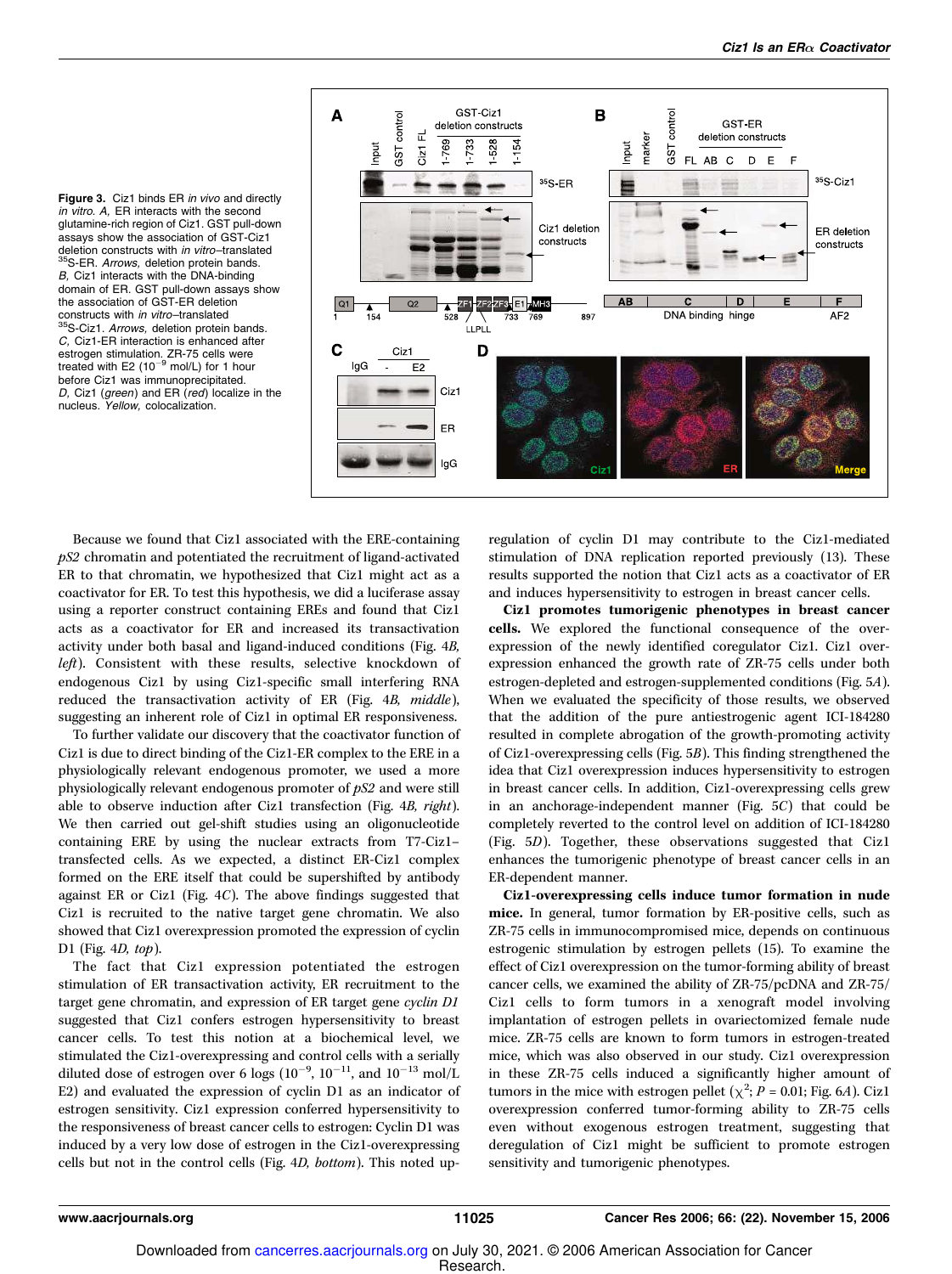As we expected, the tumors formed by ZR-75/Ciz1 cells were larger than the tumors formed by estrogen-stimulated ZR-75/ pcDNA cells (Fig. 6A, graph). Thus, Ciz1 seems to have a role in promoting ligand-induced tumorigenic activity of breast cancer cells. To determine whether the larger tumor size was caused by increased cell proliferation, we did immunohistochemical analysis of PCNA and Ki-67, and found higher staining levels in tumors with Ciz1 overexpression, which translates into a higher proliferative index (Fig. 6B). To determine whether Ciz1-expressing tumors also exhibit increased levels of ER target genes, such as cyclin D1, we carried out immunohistochemical analysis of cyclin D1 in the tumor samples from all treatment groups. Consistent with the results from our tissue culture studies, tumors that formed in the ZR-75/Ciz1 group, stimulated by estrogen, exhibited clearly enhanced levels of cyclin D1 (Fig. 6C). These findings suggested a role of Ciz1 in promoting the estrogenic stimulation of breast cancer cells, thereby leading to the tumor-forming ability of these cells. They also suggest that the reported ability of Ciz1 to promote DNA replication may be partly mediated via upregulation of cyclin D1.

#### **Discussion**

We found that Ciz1 is an estrogen-inducible gene product that facilitates ER recruitment to ER target gene chromatin and ER transactivation activity (Fig. 6D). The Ciz1-mediated increased ER transactivation activity was functional, because it was accompanied by increased protein expression of ER target genes, enhanced cell proliferation and soft-agar colony formation, and increased ability of Ciz1-expressing cells to form tumors after estrogen stimulation in mice. Another interesting observation was the complete blockage by the antiestrogenic agent ICI-184280 of the observed growth-promoting advantage of Ciz1-expressing breast cancer cells, because the proliferation, and anchorage-independent



Figure 4. Ciz1 is a coactivator of ER. A, Ciz1 is recruited to the ER target gene chromatin and enhances ER recruitment. ZR-75/pcDNA and ZR-75/Ciz1 cells were<br>treated with E2 (10<sup>-9</sup> mol/L) for 1 hour before cross-linking. Lysates were immunoprecipitated with anti-T7-Ciz1 or anti-ER antibody. PCR was done for ERE in the pS2 chromatin and 1 kb upstream as a negative control. B, Ciz1 affects ER transactivation activity. Left, Ciz1 overexpression increases ER transactivation activity. MCF-7 cells were transfected with CMV, Ciz1, and ERE-luciferase for 24 hours and treated with  $E2 (10^{-9}$  mol/L) for 24 hours, and then ERE-luciferase activity was measured. Middle, Ciz1 knockdown reduces ER transactivation activity. MCF-7 cells were treated with Ciz1-specific small interfering RNA for 48 hours, transfected with ERE-luciferase for 24 hours, and treated with E2 (10 $^{-9}$  mol/L) for 24 hours, and then ERE-luciferase activity was measured. Inset, knockdown efficiency of Ciz1 by Western blot. Right, Ciz1 overexpression increases ER transactivation activity on the endogenous promoter of pS2. MCF-7 cells were transfected with CMV, Ciz1, and ERE-luciferase for 24 hours and treated with E2 ( $10^{-9}$  mol/L) for 24 hours, and then ERE-luciferase activity was measured. C, Ciz1 and ER form a complex on the ERE. ZR-75 cells were treated with E2 (10<sup>-9</sup> mol/L) for 1 hour before the nucle mol/L) for 1 hour before the nuclear extracts were made. Bands were supershifted by adding anti-Ciz1 or anti-ER antibody. Arrows, supershift bands. D, Ciz1 induces cell hypersensitivity to estrogen. Top, Ciz1 overexpression induces cyclin D1 expression. ZR-75/pcDNA and ZR-75/Ciz1 cells were treated with E2  $(10^{-9}$  mol/L) for 24 hours. Cells were pretreated with ICI-182780 for 30 minutes. Bottom, Ciz1 induces cyclin D1 expression even with a low dose of E2. ZR-75/pcDNA and ZR-75/Ciz1 cells were treated with  $10^{-13}$ ,  $10^{-11}$ , or  $10^{-9}$  mol/L E2 for 24 hours.

Cancer Res 2006; 66: (22). November 15, 2006 11026 www.aacrjournals.org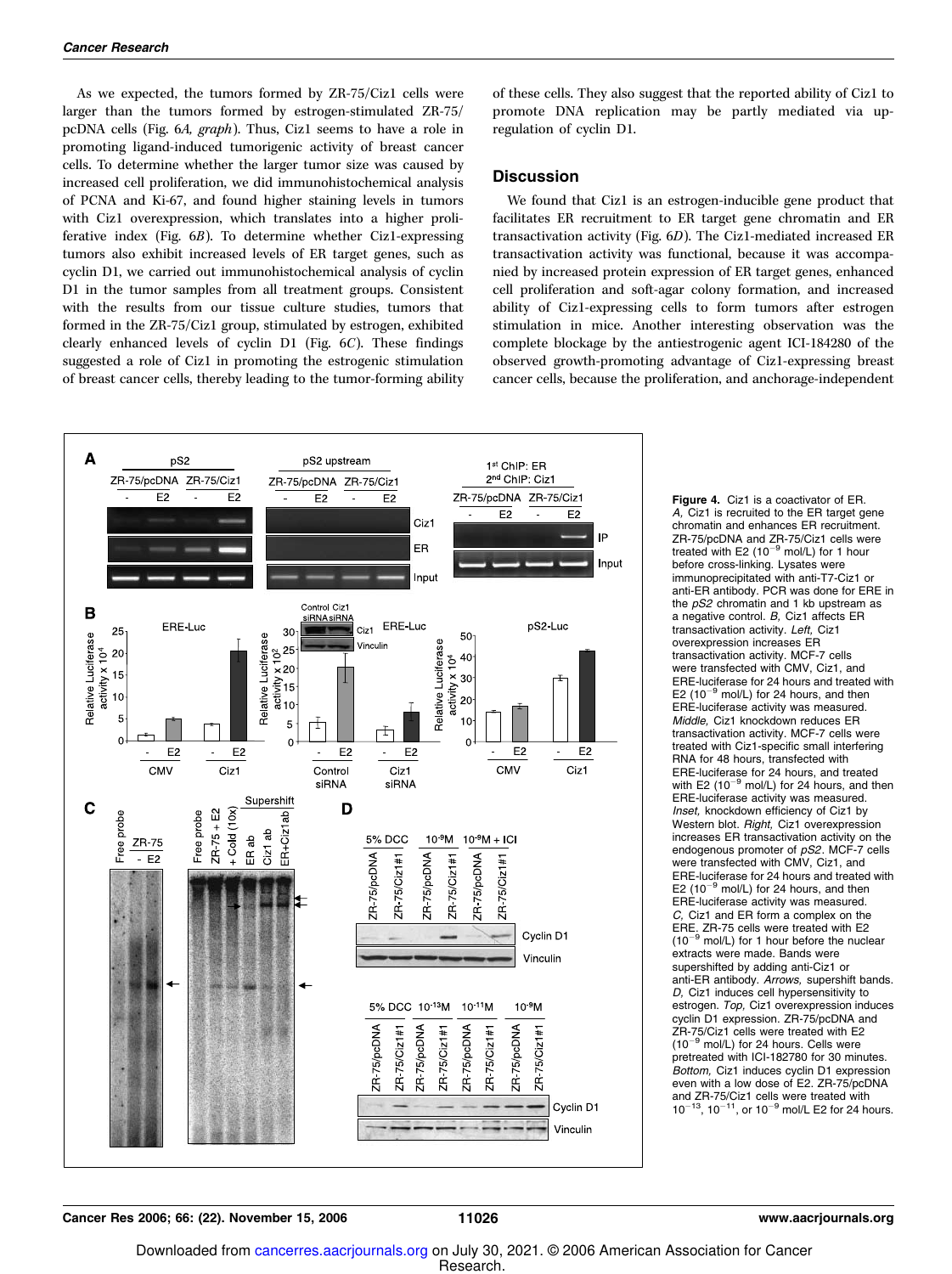Figure 5. Ciz1 induces a tumorigenic phenotype. A, Ciz1 induces cell proliferation. ZR-75/Ciz1 and ZR-75/pcDNA cells were counted on days 0, 2, 4, and 6. Points, cell number; bars, SD. B, the proliferative advantage of Ciz1 overexpression is blocked by ICI-182780. ZR-75/Ciz1 and ZR-75/pcDNA cells were grown in 5% FBS with or without ICI-182780 and were counted on days 0, 2, 4, and 6. Points, cell number; bars, SD. C, Ciz1 overexpression promotes anchorageindependent colony formation. ZR-75/ pcDNA and ZR-75/Ciz1 cells were plated in soft agar and stimulated with E2 for 21 days. Columns, amount of colonies; bars, SD. D, colony formation advantage of Ciz1 overexpression is blocked by ICI-182780. ZR-75/pcDNA and ZR-75/Ciz1 cells were plated in soft agar with 5% FBS and treated with ICI-182780. Columns, amount of colonies; bars, SD.



growth of Ciz1-overexpressing cells, was inhibited by this agent. In the absence of ligand-activated ER (due to antiestrogenic treatment), Ciz1 was unable to induce the transactivation or other downstream functions of ER. These findings imply that the effects of Ciz1 on the proliferation and anchorage-independent growth of breast tumor cells are dependent on ER. The mechanism by which Ciz1 acts as a coactivator for ER is unclear at the moment. Because Ciz1 is known to interact with the DNA element (18) and because Ciz1 binds to the DNA-binding region of ER, we hypothesized that the DNA-binding activity of Ciz1 has an inherent role in ER-modifying activity. The DNA-binding motif of Ciz1 and its interaction with ER might create a better ER docking site on the DNA. We previously discovered a glutamic acid–rich region in the amino acid sequence of Ciz1, a region previously shown to be important in histone binding (17, 19). Ciz1 may play an important role in histone modification near the ER target gene chromatin.

Another notable finding of the present study is that Ciz1 itself is an estrogen-inducible gene and contains ERE motifs. The functional implication of this finding resides in the potential signal amplification role of Ciz1 in maintaining the duration and strength of estrogenic signaling once ER-positive breast cancer cells are momentarily exposed to estrogen. The physiologic relevance of this implication was derived by our experiment involving selective knockdown expression of Ciz1, which resulted in a substantial reduction of the ER responsiveness of breast cancer cells and thus suggested a role of Ciz1 in optimal ER responsiveness.

Although we observed a profound hyperstimulatory effect of Ciz1 in the presence of estrogen, there was a modest but reproducible effect of Ciz1 alone in promoting the growth of the control cells grown in 5% charcoal-stripped serum. This is

consistent with the observation that Ciz1 can promote cell cycle progression in other cell types (13). However, because charcoal stripping can substantially, but not completely, deplete estrogen in serum, the modest ER-promoting activity of Ciz1 might have resulted from the residual extremely low levels of estrogen in the medium. The residual low concentration of estrogen was fully capable of inducing cell growth and anchorage-independent growth of Ciz1-expressing cells. In addition, Ciz1-expressing cells were extremely sensitive to the femtomolar concentration of estrogen in that their growth and expression of cyclin D1 increased. Hypersensitivity to estrogen has been observed in patients with breast cancer; this phenomenon is typically known as adaptive hypersensitivity. In hypersensitive breast cancer patients, tumor growth requires premenopausal levels of estrogen (50-600 pg/mL) initially but later needs only 10 to 15 pg/mL of estrogen (20). This hypersensitivity is believed to be a result of adaptive pressure of estrogen depletion over a long period. During this period of deprivation, cells with particular alterations might be selected over the remaining tumor cells, leading to better survival of the hypersensitive cells. In this context, it is important to point out that Ciz1 is located on chromosome band 9q34 and that its amplification has been reported in several cancers (21, 22). However, the relationship of Ciz1 to breast cancer and ER status remains to be investigated.

The finding that Ciz1 functions were effectively blocked by the inclusion of a potent ER antagonist in studies using tissue culture models might be of great interest in therapeutic development because it suggests that although Ciz1 might confer tumorigenic properties to breast cancer cells, these cells remain sensitive to treatment modalities targeting the ER.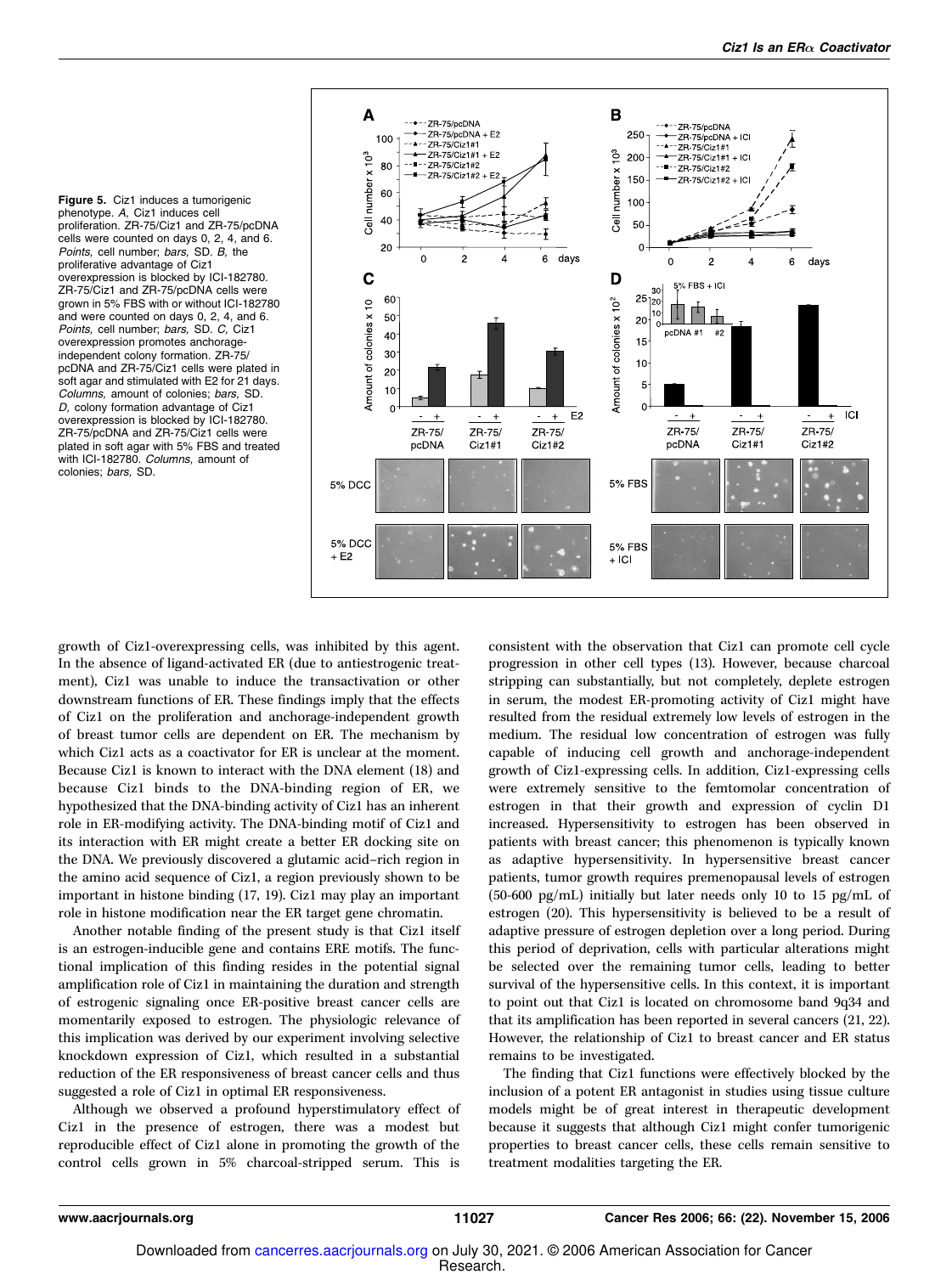

Figure 6. Ciz1-overexpressing cells induce tumors in nude mice. A, ZR-75/Ciz1– overexpressing cells have a higher tumor incidence rate than ZR-75/pcDNA cells. ZR-75/pcDNA or ZR-75/Ciz1 cells were injected 2 days after the implantation of the 60-day release estrogen pellets. Mice were monitored for tumor incidence. A, right, tumors from ZR-75/Ciz1 cells grow bigger than the ZR-75/pcDNA cells. ZR-75/pcDNA or ZR-75/Ciz1 cells were injected 2 days after the implantation of the 60-day release estrogen pellets. Tumor size was measured every 15 days. Points, tumor volume; bars, SD. B, tumors from ZR-75/Ciz1 cells have a higher level of proliferation then the control tumors. Tumors were dissected, formalin fixed, and paraffin embedded. Sections were stained for PCNA and Ki-67. One representative example. C, tumors from Ciz1-overexpressing cells showmore cyclin D1 expression than the tumors from the control cells. D, working model of the potential role of Ciz1 action in hormone action.

In conclusion, we found that *Ciz1* is an estrogen-responsive gene and that Ciz1 protein coregulates ER by enhancing its transactivation activity and recruitment to target gene chromatin. Ciz1 induces the hypersensitivity of breast cancer cells to estrogen and induces the expression of ER target gene cyclin D1 at a femtomolar dose of estrogen, with likely downstream effects on  $G_1$  progression and DNA replication. Moreover, Ciz1 promotes the proliferation, anchorage-independent growth, and tumorigenesis of breast cancer cells. Taken together, these findings reveal the inherent role of Ciz1 in amplifying estrogenic responses and its role in promoting breast cancer tumorigenesis.

#### Acknowledgments

Received 6/26/2006; revised 8/18/2006; accepted 9/20/2006.

Grant support: NIH grants CA 80066 and CA 65746 (R. Kumar).

The costs of publication of this article were defrayed in part by the payment of page charges. This article must therefore be hereby marked advertisement in accordance with 18 U.S.C. Section 1734 solely to indicate this fact.

#### References

- 1. Doisneau-Sixou SF, Sergio CM, Carroll JS, Hui R, Musgrove EA, Sutherland RL. Estrogen and antiestrogen regulation of cell cycle progression in breast cancer cells. Endocr Relat Cancer 2003;10:179–86.
- 2. McDonnell DP, Norris JD. Connections and regulation of the human estrogen receptor. Science 2002;296: 1642–4.
- 3. Altucci L, Addeo R, Cicatiello L, et al. 17- $\beta$ -Estradiol induces cyclin D-1 gene transcription, P36(D1)-P34(Cdk4) complex activation and P105(Rb)

phosphorylation during mitogenic stimulation of G(1)-arrested human breast cancer. Oncogene 1996; 12:2315–24.

- 4. Foster JS, Wimalasena J. Estrogen regulates activity of cyclin-dependent kinases and retinoblastoma protein phosphorylation in breast cancer cells. Mol Endocrinol 1996;10:488–98.
- 5. Planas Silva MD, Weinberg RA. Estrogen-dependent cyclin E-Cdk2 activation through P21 redistribution. Mol Cell Biol 1997;17:4059–69.
- 6. Weinberg RA. The Retinoblastoma protein and cellcycle control. Cell 1995;81:323–30.
- 7. Watts CKW, Brady A, Sarcevic B, Defazio A, Musgrove EA, Sutherland RL. Antiestrogen inhibition of cell-cycle progression in breast-cancer cells is associated with inhibition of cyclin-dependent kinase-activity and decreased retinoblastoma protein-phosphorylation. Mol Endocrinol 1995;9:1804–13.
- 8. Prall OWJ, Sarcevic B, Musgrove EA, Watts CKW, Sutherland RL. Estrogen-induced activation of Cdk4 and Cdk2 during  $G(1)$ -S phase progression is accompanied by increased cyclin d1 expression and decreased cyclindependent kinase inhibitor association with cyclin Ecdk2. J Biol Chem 1997;272:10882–94.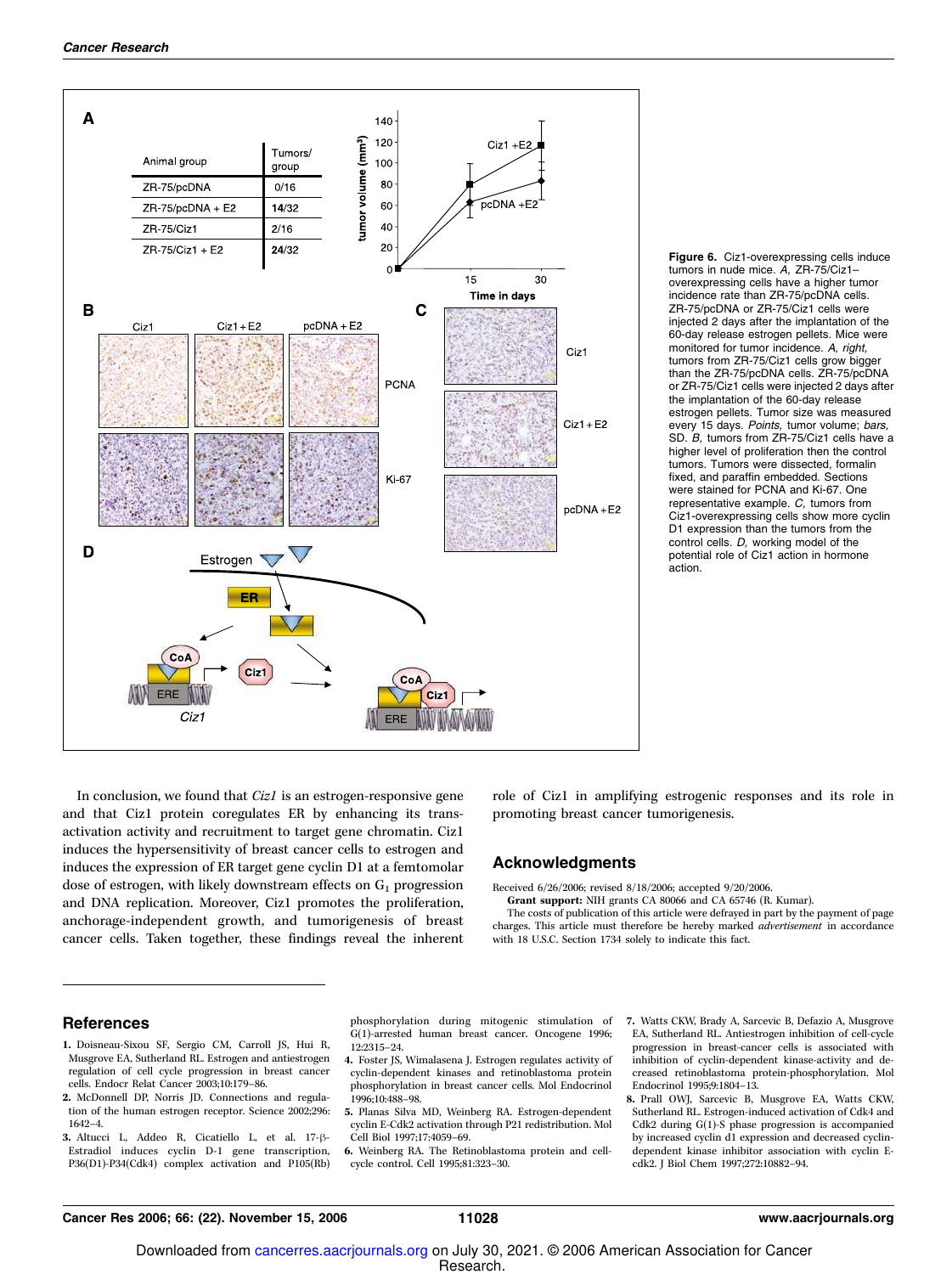- 9. Watson PH, Pon RT, Shiu RPC. Inhibition of c-myc expression by phosphorothioate antisense oligonucleotide identifies a critical role for c-myc in the growth of human breast cancer. Cancer Res 1991;51:3996–4000.
- 10. Rayala SK, den Hollander P, Balasenthil S, Yang ZB, Broaddus RR, Kumar R. Functional regulation of oestrogen receptor pathway by the dynein light chain 1. EMBO Rep 2005;6:538–44.
- 11. den Hollander P, Kumar R. Dynein light chain 1 contributes to cell cycle progression by increasing cyclin-dependent kinase 2 activity in estrogen-stimulated cells. Cancer Res 2006;66:5941–9.
- 12. Mitsui K, Matsumoto A, Ohtsuka S, Ohtsubo M, Yoshimura A. Cloning and characterization of a novel P21(CiP1/Waf1)-interacting zinc finger protein, Ciz1. Biochem Biophys Res Commun 1999;264:457–64.
- 13. Coverley D, Marr J, Ainscough J. Ciz1 Promotes mammalian DNA replication. J Cell Sci 2005;118: 101–12.
- 14. Mazumdar A, Wang RA, Mishra SK, et al. Transcriptional repression of oestrogen receptor by metastasis-associated protein 1 corepressor. Nat Cell Biol 2001;3:30–7.
- 15. Vadlamudi RK, Bagheri-Yarmand R, Yang Z, et al. Dynein light chain 1, a P21-activated kinase 1-interacting substrate, promotes cancerous phenotypes. Cancer Cell 2004;5:575–85.
- 16. Reid G, Hubner MR, Metivier R, et al. Cyclic, Proteasome-mediated turnover of unliganded and liganded ER $\alpha$  on responsive promoters is an integral feature of estrogen signaling. Mol Cell 2003; 11:695–707.
- 17. Nair SS, Mishra SK, Yang ZB, Balasenthil S, Kumar R, Vadlamudi RK. Potential role of a novel transcriptional coactivator PELP1 in histone H1 displacement in cancer cells. Cancer Res 2004;64:6416–23.
- 18. Warder DE, Keherly MJ. Ciz1, Cip1 interacting zinc finger protein 1 binds the consensus DNA

sequence ARYSR(0-2)YYAC. J Biomed Sci 2003;10: 406–17.

- 19. Rayala SK, den Hollander P, Manavathi B, et al. Essential role of KIBRA in co-activator function of dynein light chain 1 in mammalian cells. J Biol Chem 2006;281:19092–9.
- 20. Santen RJ, Song RX, Zhang Z, et al. Adaptive hypersensitivity to estrogen: mechanisms and clinical relevance to aromatase inhibitor therapy in breast cancer treatment. J Steroid Biochem Mol Biol 2005;95: 155–65.
- 21. Ott CE, Skroch E, Steinhart H, et al. Thin section arrays for I-FISH analysis of chromosome-specific imbalances in squamous cell carcinomas of the head and neck. Int J Oncol 2002;20:623–30.
- 22. Rao PH, Harris CP, Lu XY, Li XN, Mok SC, Lau CC. Multicolor spectral karyotyping of serous ovarian adenocarcinoma. Genes Chromosomes Cancer 2002;33: 123–32.